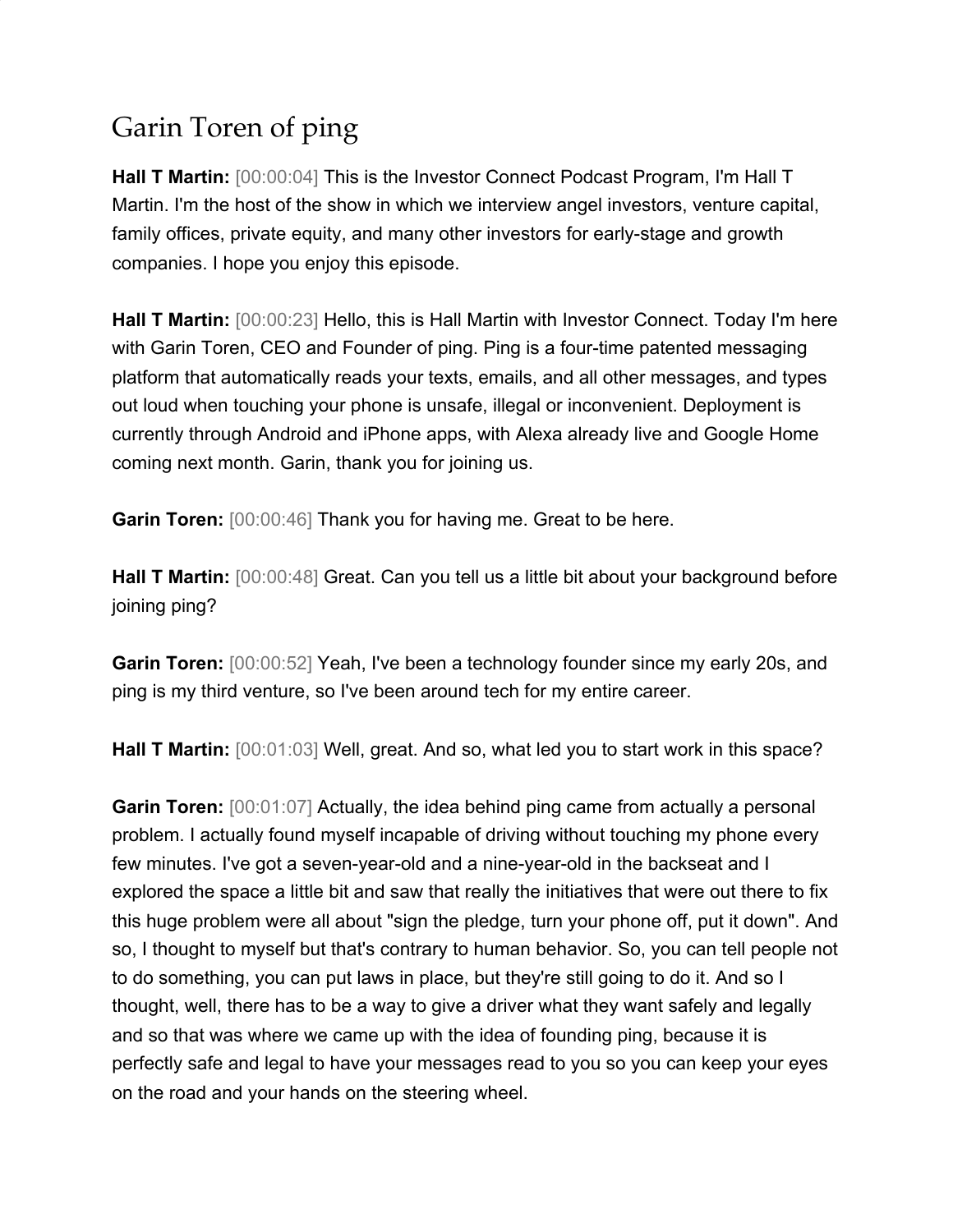**Hall T Martin:** [00:02:04] Great. So, what's your advice for people investing in this space? What are you telling them to do before they write that first check?

**Garin Toren:** [00:02:11] So, we've been getting the majority of our investments from the angel community, and we specifically targeted the angel community because we were looking for their network. We could quite easily have had a single venture capital company write us our seed round check, but what we actually wanted was the experience and the contacts in the marketplace, and our angels have introduced us to companies like Ford, Mercedes, Verizon. We've got a number of very, very high-level contacts for that. So, I think in terms of investors into the space, having technology that is defensible is really important. And we probably got a three-year go-to-market advantage. We're the only voice-messaging platform that crosses Android, iPhone, Alexa, and Google Home, and we already have four patents awarded and another three pending. We will also in March of this year, be the first company to create an Alexa skill and we're the first and we're the only way that you can get all your messages read aloud by your Alexa device.

**Hall T Martin:** [00:03:26] Very good. So, how is this industry evolving? There's a lot of new technologies coming out, but where do you see it going?

**Garin Toren:** [00:03:33] So, the obvious future, which is still, unfortunately, 15, maybe 18 years away, is when self-driving cars take away the problem of phone usage behind the wheel completely. But, we've still got 15 to 18 years to get through. So, there are a lot of technologies and a lot of players that are trying to tackle the distracted driving problem. Some of them are doing so through cameras that face the driver and face the road. Other technologies which we believe are counting the same state of that actually blocks the phone from actually working, and then there's the software-only telematics players. We've got a software-only telematics suite built into the ping messaging platform as well. So, I see a convergence of these technologies that will hopefully one day be actually baked into the phone's core operating system, so your phone will be able to read your messages automatically, you as a parent will be able to see how your teenager is driving, the teenager themselves will be able to get their messages while they're driving safely, and they will also be able to see their driving score that their parents can also see. So, I see the roadside technologies, I see the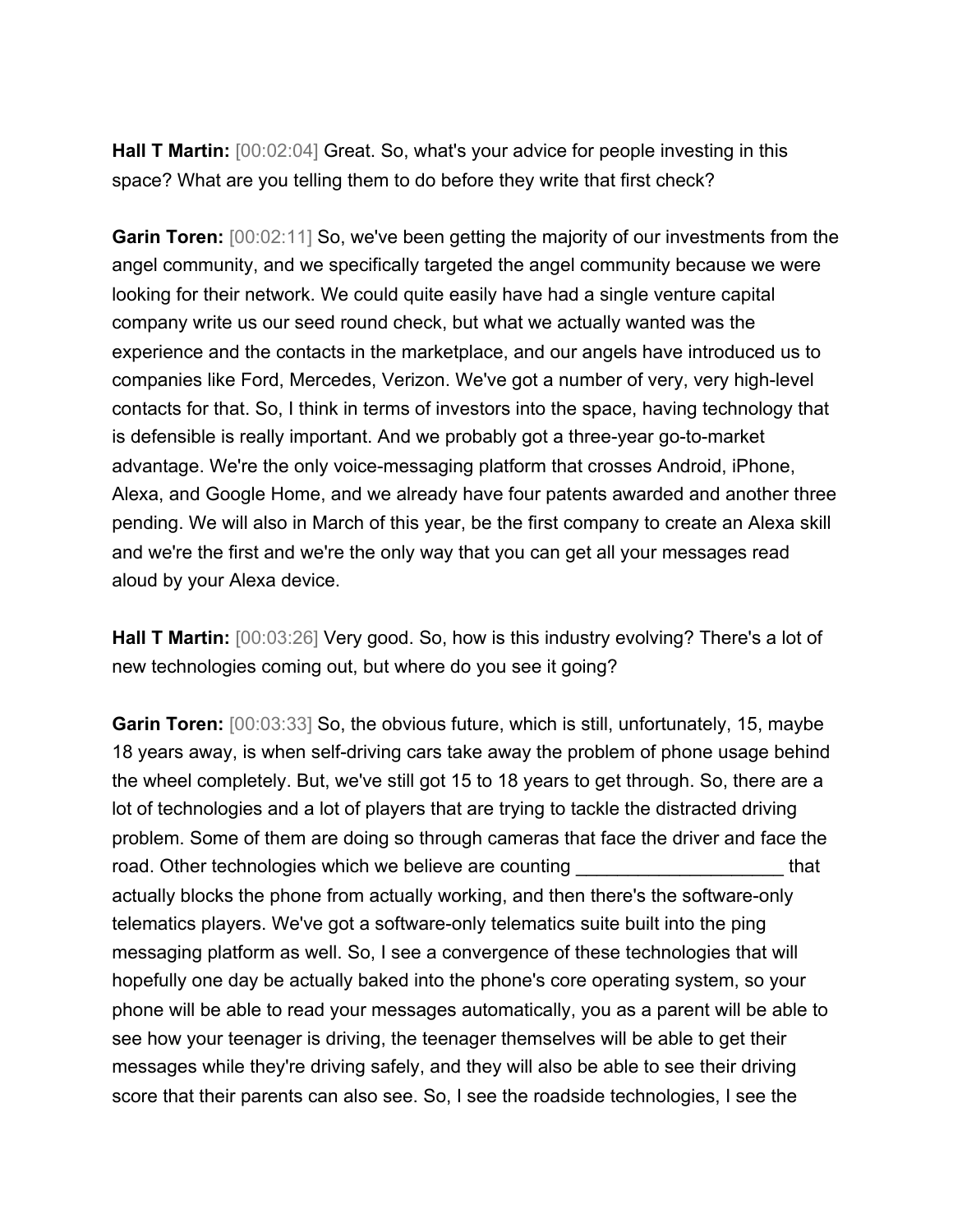emergency notifications, and then I see this all being tied into user-based insurance whereby the auto insurers will be able to insure a driver based on their driving, not necessarily the behavior of the vehicle, because your 21-year-old son might drive your car occasionally and you're a very different driver to him, yet your insurance company, if they're using any kind of  $[00:05:25]$   $[00:05:25]$  tracking your vehicle, they're insuring the vehicle, not necessarily you. So, basically, I see all these different players coming together to create a world where there actually is no need to pick up that phone while you're driving, or while you're exercising, or when you're in the kitchen making pasta, while you're in the bathroom and your phone's in the garage, any time, can your home, can your refrigerator, can anything be really smart if it cannot give you your messages?

Hall T Martin:  $[00:05:57]$  And so, what do you think is the growth rate of this sector?

**Garin Toren:** [00:06:00] Wow! I think the growth rate of the sector is about as hockey stick as you can get. I mean, the National Highway Traffic Safety Administration estimates in 2017 that it was a \$129 billion of cost caused by cell phone usage behind the wheel. So, that's the magnitude of the problem. More recent studies have shown that a third of vehicle crashes can be attributed directly to smartphone usage. So, it's literally hundreds of billions of dollars, is the problem and companies that can

even to shave a few percentage points off of that problem are going to be extremely valuable companies.

**Hall T Martin:** [00:06:47] So, you mentioned an industry ecosystem there a moment ago, how many companies do you think are engaged in this sector right now?

**Garin Toren:**  $[00:06:54]$  In the voice-messaging sector, we're paying primarily there's almost nobody. For example, we invented the iPhone technology, we were the first app to be approved by Apple, we're the only app of its type in the Apple App Store. So, I think in the voice-messaging space, very little is being done outside of some native phone functionality, which is limited. In terms of the industry that's targeting the problem of distracted driving - and I think there are hundreds of companies attacking it from different sides - we think we have quite a good differentiator in the fact that both Google and Amazon are moving into the vehicles as the vehicles' native voice assistant. And I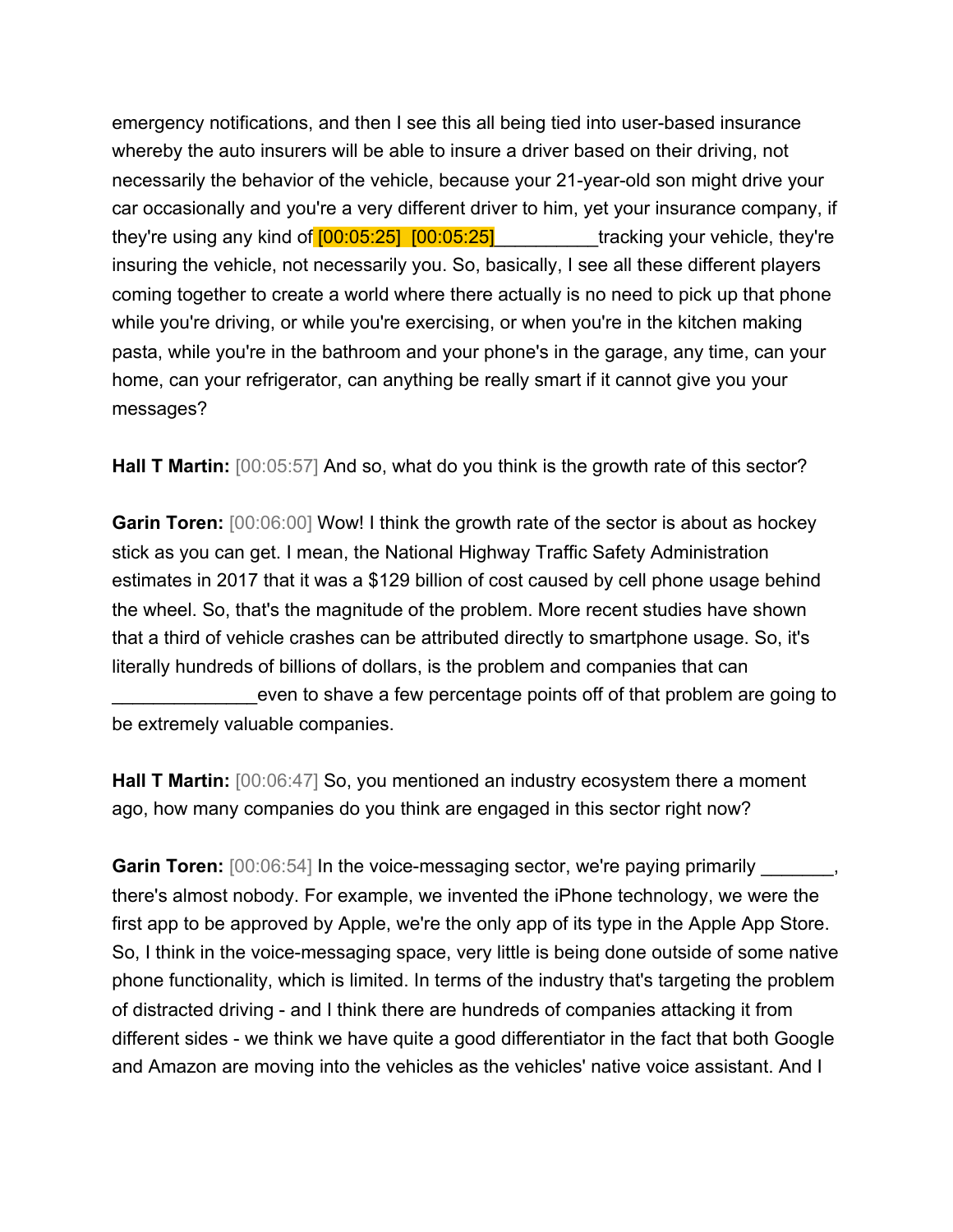think us being able to give the driver their messages through Alexa while they're driving, is a really good tool for the driver to keep them safe.

**Hall T Martin:** [00:07:49] Well, great. So, what are the challenges in this space? What are the issues you deal with in bringing your product to market and selling it?

**Garin Toren:** [00:07:57] Yeah, the biggest challenge - and we're starting to overcome it now - the biggest challenge has been moving away from a mindset of, "my drivers may not touch their phones". I've got - UPS has 200,000 drivers out there and they have policies against the drivers touching their phones, yet you've just got to Google and you will find hundreds of pictures of these drivers touching their personal phones while they're driving. So, the industry has to move beyond this mindset of, if I create a law or if I mandate a policy, that's enough - it's patently not enough. A third of crashes - and when a commercial vehicle like a struck or an HVAC truck, when that crashes, the cost is not just the cost of the crash, there's a vehicle off the road, there's a worker's compensation claim, there's a schedule that's been messed up. So, companies are starting to realize that you cannot change human behavior, you have to provide tools to make that behavior safer.

Hall T Martin:  $[00:09:02]$  So in this overarching landscape, how exactly does ping fit into it? You're working with many different groups and so forth, where do you position yourself?

**Garin Toren:** [00:09:11] So, we are licensing, we're a B2B player or a B2B2C. So we are licensing our technology to existing telematics players, we are creating white-label apps for carriers that have an interest in keeping - I mean, you could argue that mobile carriers and phone manufacturers caused this problem, they should be the people most interested in solving it. So, we see white-labeling apps for carriers, we see insurance companies licensing our technology into their apps, we see the audio apps like Audible, and Spotify, and Pandora, and **all having the ability while a person is driving to** pause the podcast, example in their message and then resume that podcast or without the user being able having to actually do anything. So, our technology fits into many, many, many existing technology platforms, all of which have an interest to either give their users a more premium experience in the case of a Spotify or a case or in the case of a Geico or a State Farm, they want to actually keep their drivers safer to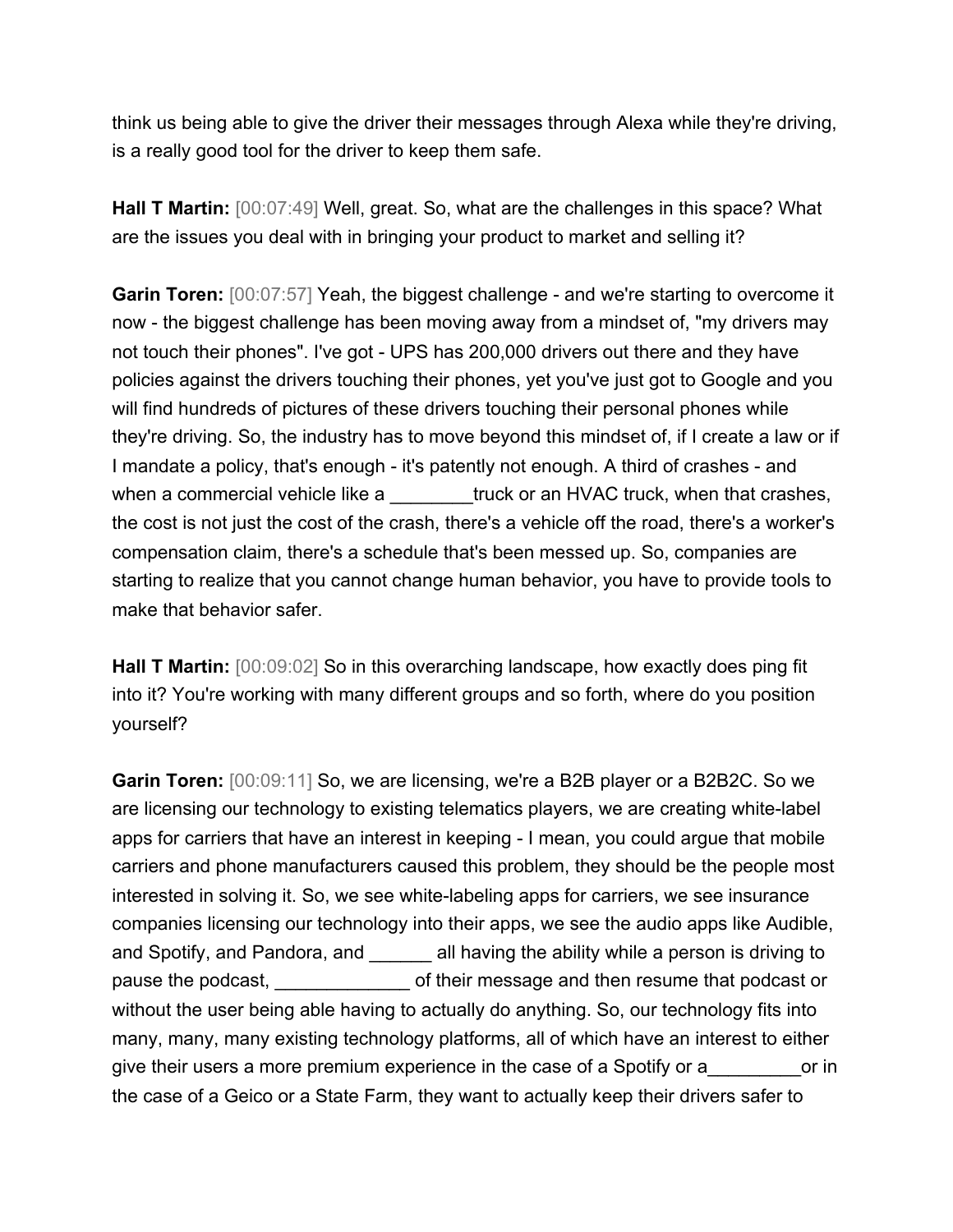reduce claims. And the other thing that we can achieve for insurers is we can get the driver to interact with that insurance brand every single day as opposed to two or three times a year. So, the play into insurance is extremely large.

**Hall T Martin:** [00:10:43] Great. So, in the last few minutes that we have here, what else should we cover that we haven't?

**Garin Toren:** [00:10:46] The smart-speaker world is exploding, and in our view - and I think I've spoken to many folks who agree - messaging, which is the number one activity that we do on our phones, we do it more than anything else, whether it's text message, WhatsApp, email, Slack, 50, 60, 70, 80% of our phone usage is messaging and certainly in the business sense. So, having a smart speaker that is message-less, is leaving a huge gap in the marketplace and by smart speaker manufacturers incorporating the ping technology into their companion apps, they can actually have any unread message on their phone available for retrieval through the smart speaker, and most pot`ently is when the smart speaker's in the vehicle.

**Hall T Martin:** [00:11:39] Well, great. So, how best for listeners to get back in touch with you?

**Garin Toren:** [00:11:42] You can visit the ping website at pingloud.com, or if you want to get hold of me personally, it's garin@pingloud.com.

**Hall T Martin:** [00:11:55] Great. I want to thank you for joining us today and hope to have you back for a follow-up soon.

**Garin Toren:** [00:11:59] Great. Thank you very much.

**Hall T Martin:** [00:12:03] Investor Connect helps investors interested in startup funding. In this podcast series, experienced investors share their experience and advice. You can learn more at Investorconnect.org.

**Hall T Martin:** [00:12:18] Hall T Martin is the director of Investor Connect, which is a 501(c)(3) nonprofit dedicated to the education of investors for early-stage funding. All opinions expressed by Hall and podcast guests are solely their own opinions and do not